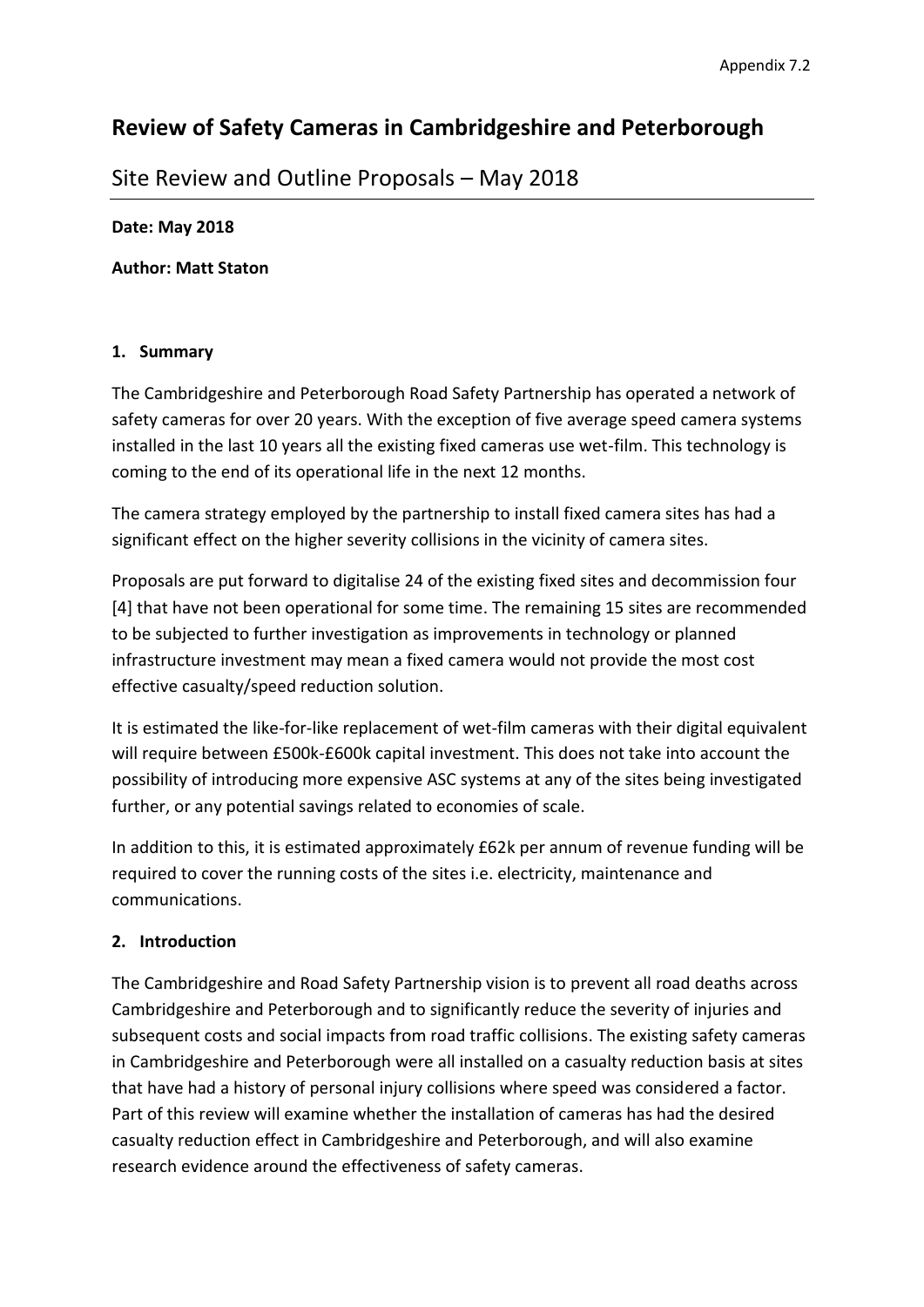It is recognised that the wet film cameras will become obsolete in the near future due to withdrawal of calibration services by the main suppliers and difficulties in sourcing the film itself and parts to repair both the cameras and the film processing equipment. The end of life for our wet-film camera operations is expected to be the end of March 2019. While this provides a threat to camera operation, the fact that technology has advanced significantly since the cameras were first installed also provides an opportunity to review each site to see if the current solution remains the most appropriate and cost-effective one.

## **3. Review of existing strategy**

The first section of this report comprises a review of the existing strategy relating to safety camera implementation. This review examined studies related to fixed cameras (Allsop, 2013) and average speed cameras (Owen, Ursachi & Allsop, 2016) to assess the effectiveness of camera sites in Cambridgeshire and Peterborough. Both these studies looked to exclude the effect of regression to the mean (RTM) by removing the site selection period (SSP) from before data. Data relating to the exact SSP used for each site was not available so the SSP has been assumed as the first three of the four years prior to installation, based on known methodology applied in the partnership area at the time, however it may be that for some camera sites where installation took place outside the normal cycle (e.g. due to significant delays) this may not have been the case.

## **3.1. Fixed camera sites**

The first analysis conducted examined the effect of the safety camera strategy on personal injury collisions (PIC). Allsop's (2013) method provides estimates of multiples for the effect of camera establishment on the number of collisions in the vicinity of cameras. As part of his review Allsop (2013) found that for all sites in Cambridgeshire and Peterborough up to 2010 the effect of camera establishment on PIC is not distinguishable from the background reduction in PIC ( $m_c$  = 1.025; 95% CI = 0.955, 1.100).

The same analysis was conducted for fatal and serious collisions (FSC) in the vicinity of cameras and Allsop (2013) found a significant reduction in FSC for camera sites in Cambridgeshire and Peterborough ( $m_c$  = 0.588; 95% CI = 0.486, 0.711).

This shows that the fixed sites installed by the partnership have had a significant effect in reducing the number of fatal and serious collisions but no discernible effect on the overall number of personal injury collisions in the vicinity of the sites.

Appendix 1 provides multiples ( $m<sub>c</sub>$ ) for the effect of camera establishment for each camera updated to 2015 data.

The analysis continued to examine any changes in the severity of collisions in the vicinity of camera sites by considering the number of casualties per collision, proportion of collisions that were fatal or serious, the proportion of casualties that were KSI and the number of KSI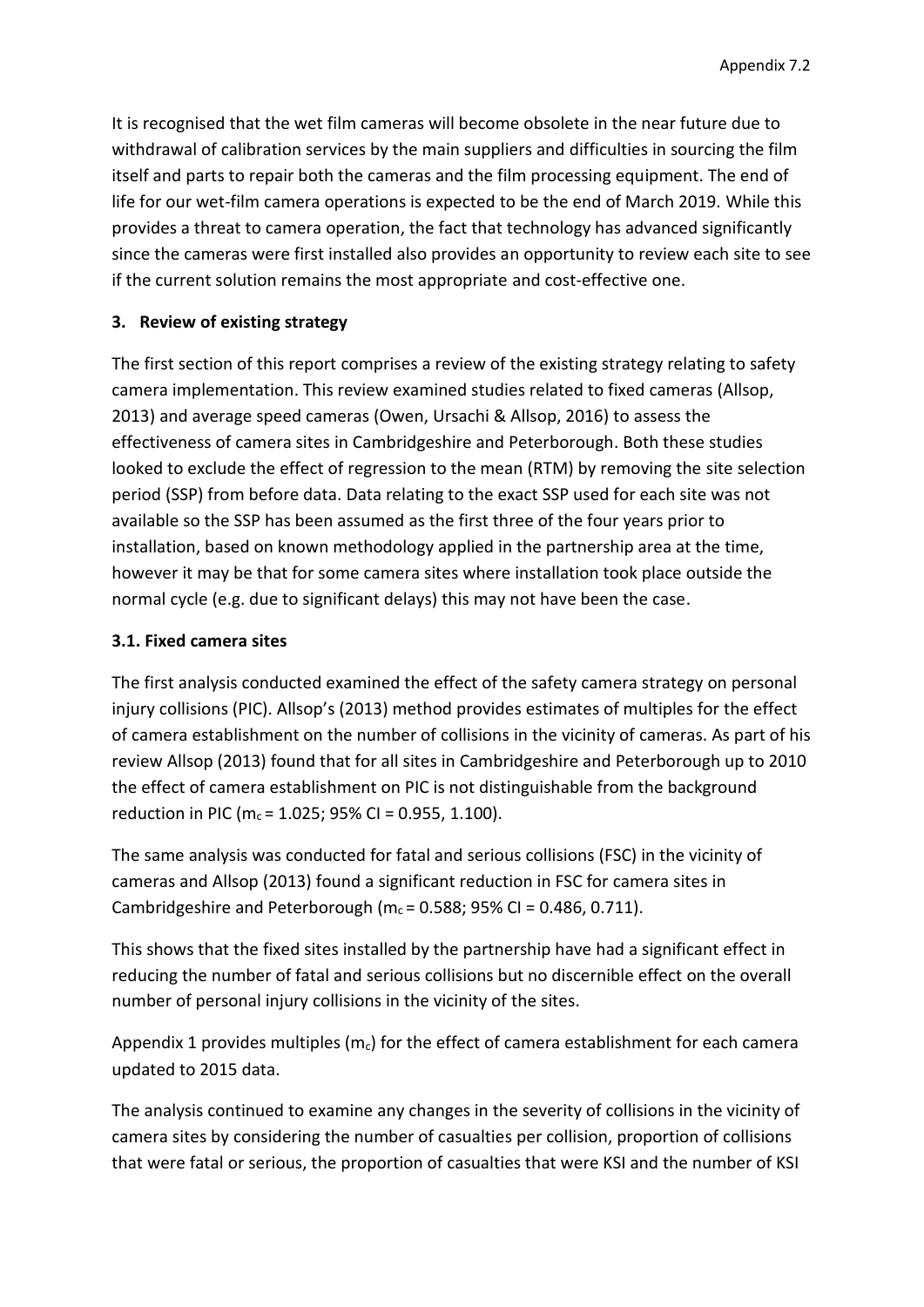per fatal or serious collisions before and after implementation. This found that in the vicinity of cameras across Cambridgeshire and Peterborough:

- the number of casualties per collision was 1.24 after, compared with 1.29 before;
- the proportion of collisions that were fatal or serious was 10.1% after, compared with 19.6% before;
- the proportion of casualties that are KSI was 8.8% after, compared with 17.1% before; and
- the number of people KSI per fatal or serious collision was 1.073 after, compared with 1.130 before.

In terms of severity of collisions, this indicates that in the vicinity of cameras in Cambridgeshire and Peterborough, the number of casualties per collision was about 4% lower, the proportion of collisions that were fatal or serious was about 49% lower, the proportion of casualties that were KSI was about 49% lower, and the number of people killed or seriously injured per fatal or serious collision occurring was about 5% lower after establishment of cameras compared to before their establishment.

This fits with the estimated multiples and shows that the camera strategy employed by the partnership to install fixed camera sites has had a significant effect on the higher severity collisions but not on the overall number of personal injury collisions in the vicinity of camera sites.

## **3.2. Average Speed Cameras (ASC)**

Cambridgeshire and Peterborough have six average speed camera (ASC) systems:

- A14 Huntingdon to Girton (Highways England)
- A14 Girton to Fen Ditton (Highways England)
- A1 Buckden
- B1096 Ramsey Forty Foot
- B1091 Peterborough Road, Stanground
- A1139 Fletton Parkway, Peterborough

As the number of sites is small and two of the sites have only been installed in the last few years it was deemed most appropriate to consider the national effectiveness of ASC systems where the data set is much larger and more robust. Owen, Ursachi and Allsop (2016) found that, on average, the ASC sites analysed saw fatal and serious collisions fall 25-46% and personal injury collisions fall 9-22%.

This shows that where a problem affecting a route is identified, ASC systems are effective in reducing collisions along the entire route.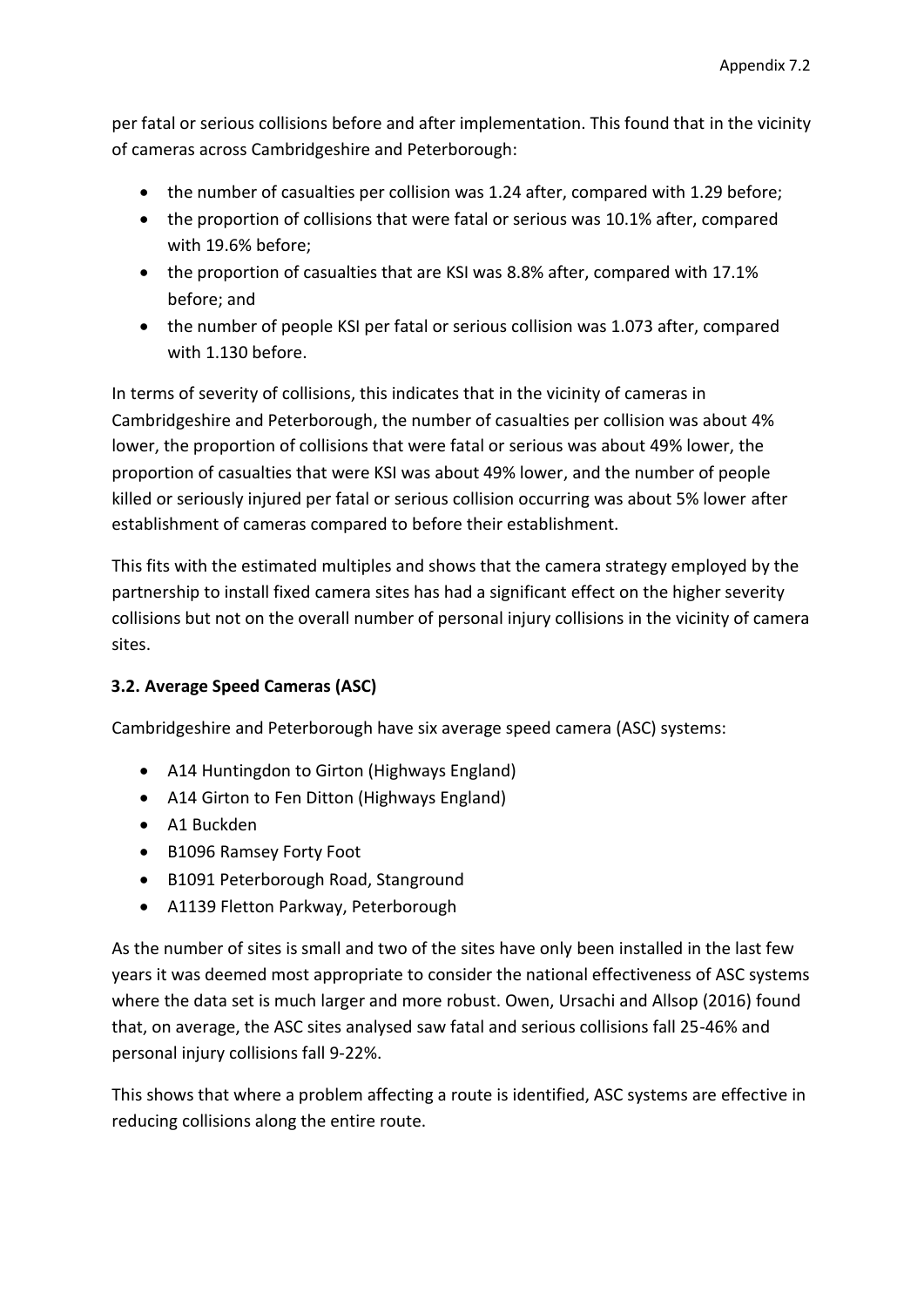## **4. Proposals**

As this review relates to the installation and operation of the Local Authority safety cameras, the Highways England sites (those on the trunk road network) are not discussed below. Appendix 1 shows the statistical analysis of each fixed camera site using Allsop's (2013) methodology applied to data from 1990-2015 and this has been the basis for the proposals outlined below. However, confidence intervals for evidence of effectiveness at individual camera level are very wide, particularly for FSC, therefore the discussion below also considers other factors, including likely upgrade costs and sites specific issues such as vandalism, changes to the road environment or condition of the current infrastructure.

The review has separated the existing sites into three specific groups:

- Group 1 Sites where it is deemed that the existing fixed camera is the most appropriate solution and therefore digitalisation of the fixed site is seen as the most appropriate course of action.
- Group 2 Sites where it is deemed that the existing fixed camera is no longer required and therefore the site should be considered for decommissioning.
- Group 3 Sites where an alternative solution to a fixed camera, e.g. ASC, may be more appropriate, but would require further investigation.

Due to the success of the current strategy for safety camera implementation, as outlined above, the majority of sites (24, including two red light cameras) fall into Group 1. There are four [4] sites that fall into Group 2 and should be considered for decommissioning. The remaining 15 sites are identified as requiring further investigation as like for-like replacement with a fixed camera may not be the most cost-effective solution. Appendix 2 shows the proposed action for each site.

The proposed groupings lend themselves to a phased approach to digitalisation:

- *Phase one* would see the procurement of infrastructure and cameras for the 24 sites in group 1 and the decommissioning of the 4 sites in group 2. This would aim to be implemented as close to March 2019 as the procurement process allows.
- *Phase two* would be informed by investigations of the remaining 14 sites in group 3. Investigations would be carried out while phase one is being implemented.

## **5. Costs**

Based on cost estimates received from suppliers in the past few years it is estimated the like-for-like replacement of wet-film cameras with their digital equivalent will require between £500k-£600k capital investment. This does not take into account the possibility of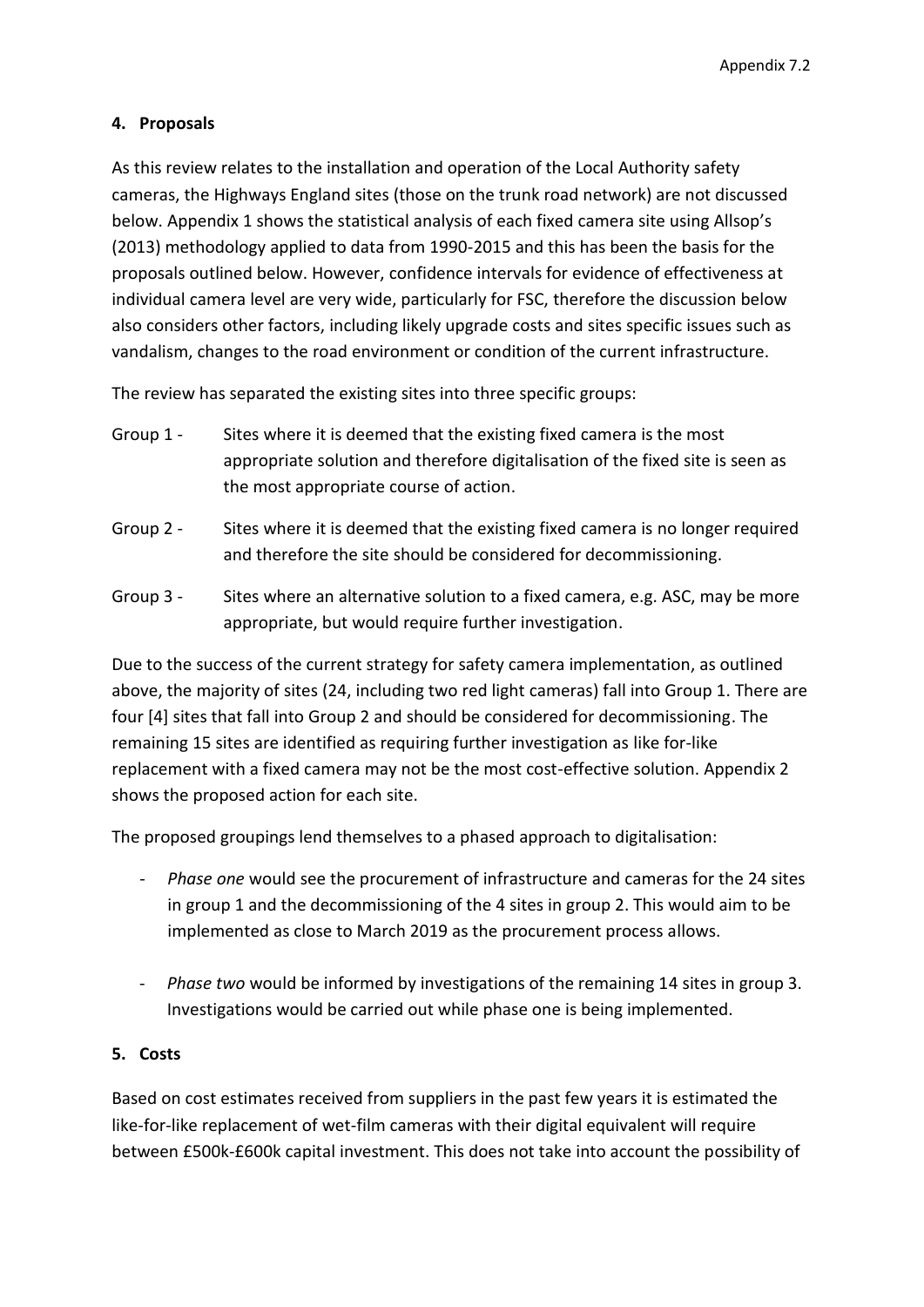introducing more expensive ASC systems at any of the sites being investigated further, or any potential savings related to economies of scale.

In addition to this, ongoing revenue funding of approximately £62k per annum will be required to cover the running costs of the sites i.e. electricity, maintenance and communications.

The breakdown of how these estimates have been calculated is shown in Appendix 3.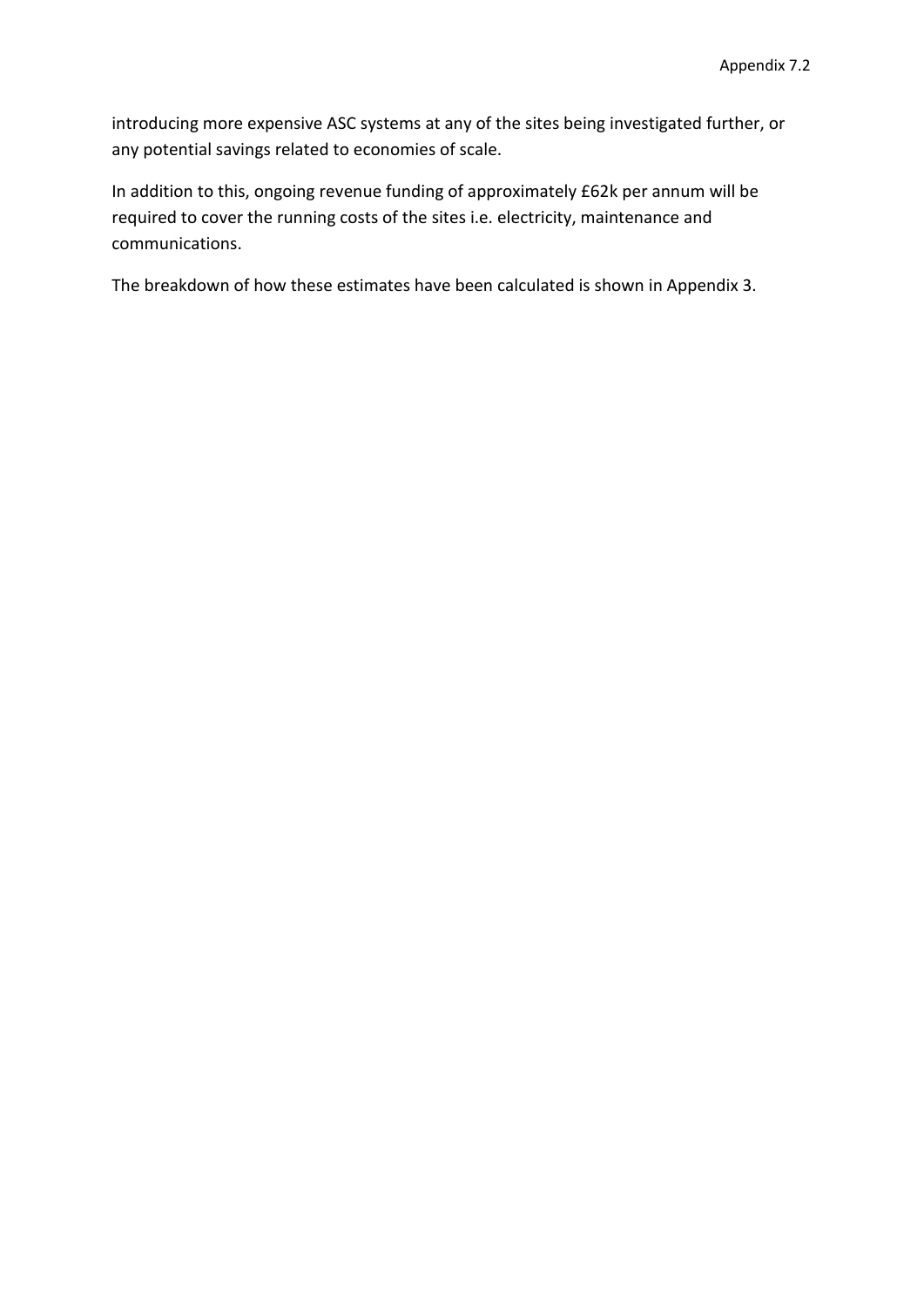## Appendix 7.2

| <b>Camera</b>   |             | <b>Personal Injury collisions (PIC)</b> |     |              |                |      | <b>Fatal and serious collisions (FSC)</b> |      | PIC <sub>mc</sub> | 95% confidence |       | FSCm <sub>c</sub> |       | 95% confidence |  |
|-----------------|-------------|-----------------------------------------|-----|--------------|----------------|------|-------------------------------------------|------|-------------------|----------------|-------|-------------------|-------|----------------|--|
| site            | $\mathbf b$ | B                                       | a   | $\mathbf{A}$ | b              | B    | a                                         | A    |                   |                |       |                   |       |                |  |
| C1              | 53          | 27193                                   | 107 | 39672        | 8              | 5739 | 6                                         | 6088 | 1.358             | 0.971          | 1.900 | 0.628             | 0.213 | 1.851          |  |
| C <sub>2</sub>  | 13          | 21154                                   | 49  | 45408        | 5              | 4681 | $\overline{7}$                            | 7063 | 1.631             | 0.874          | 3.043 | 0.773             | 0.240 | 2.494          |  |
| C <sub>3</sub>  | 5.          | 15444                                   | 58  | 51415        | 1              | 3627 | $\overline{7}$                            | 8161 | 2.904             | 1.143          | 7.375 | 1.556             | 0.183 | 13.196         |  |
| C <sub>5</sub>  | 11          | 27193                                   | 18  | 39672        | $\overline{4}$ | 5739 | 5                                         | 6088 | 1.028             | 0.478          | 2.210 | 0.943             | 0.246 | 3.606          |  |
| C <sub>6</sub>  | 10          | 21154                                   | 19  | 45408        | 4              | 4681 | $\overline{2}$                            | 7063 | 0.805             | 0.368          | 1.758 | 0.265             | 0.047 | 1.498          |  |
| C <sub>7</sub>  | 13          | 24205                                   | 39  | 42420        | 6              | 5236 | 1                                         | 6560 | 1.590             | 0.838          | 3.016 | 0.114             | 0.013 | 0.989          |  |
| C <sub>8</sub>  | 40          | 27193                                   | 70  | 39672        | 10             | 5739 | $\overline{2}$                            | 6088 | 1.170             | 0.787          | 1.740 | 0.171             | 0.036 | 0.807          |  |
| C <sub>9</sub>  | 35          | 24205                                   | 67  | 42420        | 5              | 5236 | 9                                         | 6560 | 1.062             | 0.700          | 1.612 | 1.197             | 0.392 | 3.653          |  |
| C10             | 13          | 21154                                   | 53  | 45408        | 3              | 4681 | 9                                         | 7063 | 1.764             | 0.950          | 3.275 | 1.491             | 0.393 | 5.657          |  |
| C12             | 17          | 27193                                   | 17  | 39672        | 4              | 5739 | $\overline{2}$                            | 6088 | 0.647             | 0.326          | 1.286 | 0.377             | 0.067 | 2.131          |  |
| C16             | 40          | 29941                                   | 43  | 36657        | 12             | 6211 | 4                                         | 5612 | 0.857             | 0.552          | 1.329 | 0.341             | 0.107 | 1.081          |  |
| C17             | 10          | 29941                                   | 17  | 36657        | 1              | 6211 | 4                                         | 5612 | 1.262             | 0.569          | 2.801 | 2.213             | 0.237 | 20.710         |  |
| C18             | 11          | 29941                                   | 22  | 36657        | 0              | 6211 | 1                                         | 5612 | 1.497             | 0.715          | 3.134 | 1.107             |       |                |  |
| C19             | 37          | 29941                                   | 86  | 36657        | 6              | 6211 | 12                                        | 5612 | 1.849             | 1.248          | 2.739 | 1.897             | 0.698 | 5.157          |  |
| C <sub>20</sub> | 27          | 29941                                   | 63  | 36657        | 4              | 6211 | 3                                         | 5612 | 1.838             | 1.160          | 2.911 | 0.664             | 0.144 | 3.059          |  |
| C <sub>21</sub> | 53          | 32956                                   | 65  | 33625        | 8              | 6687 | 6                                         | 5158 | 1.180             | 0.815          | 1.708 | 0.864             | 0.293 | 2.545          |  |
| C <sub>22</sub> | 33          | 32956                                   | 52  | 33625        | 5              | 6687 | 4                                         | 5158 | 1.499             | 0.960          | 2.339 | 0.864             | 0.226 | 3.306          |  |
| C <sub>24</sub> | 13          | 32956                                   | 30  | 33625        | 5              | 6687 | 1                                         | 5158 | 2.100             | 1.081          | 4.080 | 0.216             | 0.024 | 1.932          |  |
| C <sub>25</sub> | 20          | 32956                                   | 21  | 33625        | 5              | 6687 | 4                                         | 5158 | 0.980             | 0.525          | 1.831 | 0.864             | 0.226 | 3.306          |  |
| C <sub>26</sub> | 23          | 32956                                   | 27  | 33625        | 5              | 6687 | 3                                         | 5158 | 1.103             | 0.625          | 1.945 | 0.648             | 0.150 | 2.793          |  |
| C <sub>28</sub> | 12          | 35988                                   | 20  | 30651        | 4              | 7141 | $\overline{2}$                            | 4703 | 1.806             | 0.870          | 3.749 | 0.607             | 0.107 | 3.433          |  |
| C <sub>29</sub> | 82          | 35988                                   | 119 | 30651        | 20             | 7141 | 11                                        | 4703 | 1.683             | 1.263          | 2.243 | 0.795             | 0.375 | 1.685          |  |
| C <sub>30</sub> | 66          | 35988                                   | 101 | 30651        | 9              | 7141 | 9                                         | 4703 | 1.770             | 1.290          | 2.429 | 1.367             | 0.532 | 3.508          |  |
| C <sub>31</sub> | 81          | 35988                                   | 79  | 30651        | $\overline{7}$ | 7141 | 10                                        | 4703 | 1.131             | 0.824          | 1.552 | 1.898             | 0.708 | 5.086          |  |
| C32             | 68          | 35988                                   | 91  | 30651        | 14             | 7141 | 10                                        | 4703 | 1.548             | 1.124          | 2.134 | 1.012             | 0.442 | 2.317          |  |

# Appendix 1 – Statistical Analysis of Fixed Camera Sites – data 1990-2015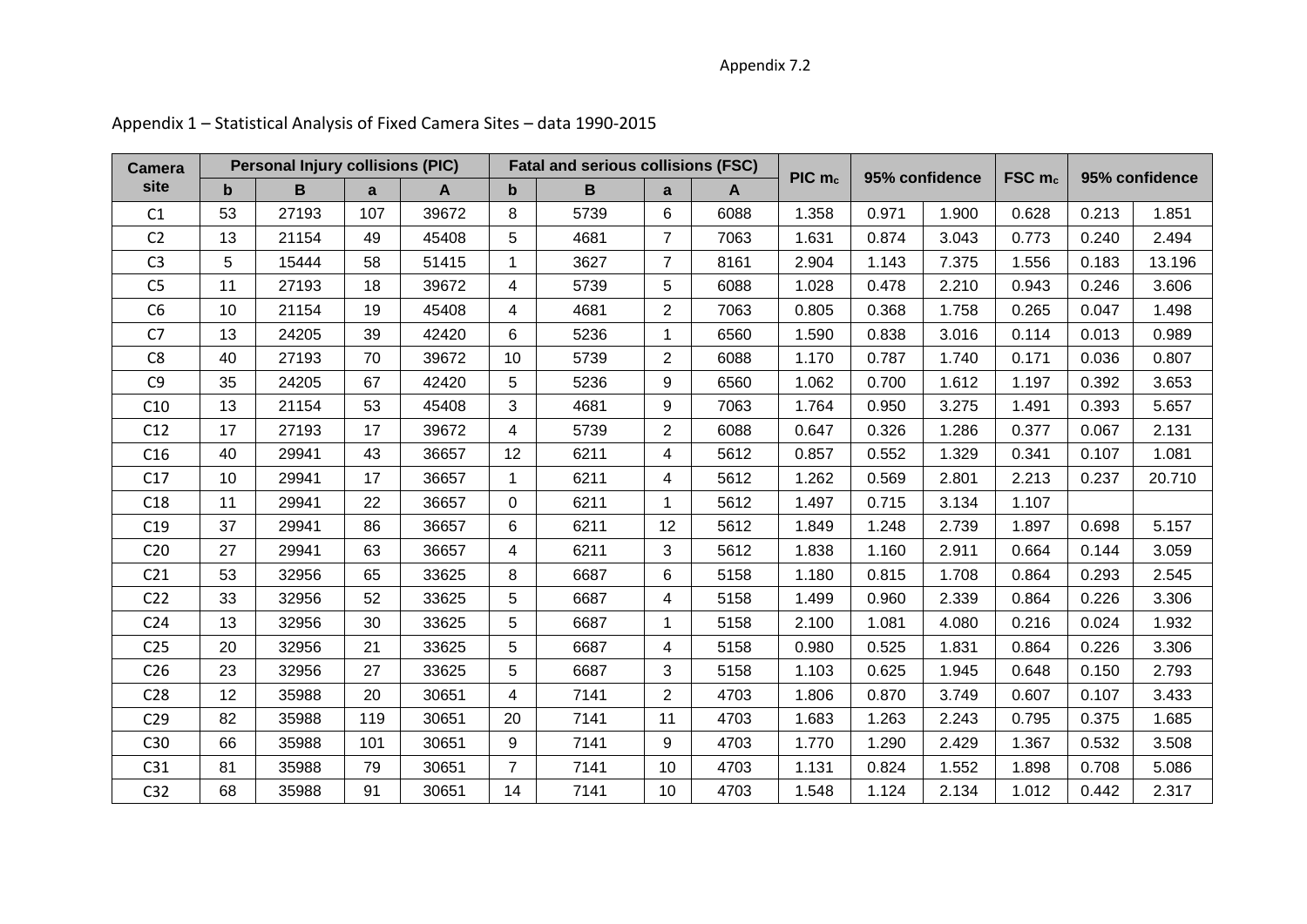Appendix 7.2

| C <sub>34</sub> | $\overline{7}$ | 35988 | 5        | 30651 |                | 7141  | $\Omega$ | 4703 | 0.734 | 0.228 | 2.367 |       |       |       |
|-----------------|----------------|-------|----------|-------|----------------|-------|----------|------|-------|-------|-------|-------|-------|-------|
| C <sub>35</sub> | 57             | 38962 | 63       | 27699 | 8              | 7596  | 7        | 4257 | 1.528 | 1.060 | 2.202 | 1.388 | 0.493 | 3.907 |
| C36             | 34             | 38962 | 35       | 27699 | 7              | 7596  | 4        | 4257 | 1.407 | 0.869 | 2.277 | 0.892 | 0.255 | 3.125 |
| C <sub>37</sub> | 8              | 38962 | 3        | 27699 | 3              | 7596  | 0        | 4257 | 0.469 | 0.121 | 1.816 |       |       |       |
| C38             | 9              | 38962 | 6        | 27699 | $\overline{2}$ | 7596  | 2        | 4257 | 0.844 | 0.294 | 2.422 | 1.190 | 0.161 | 8.790 |
| C39             | 34             | 41914 | 14       | 24693 | 5              | 8042  |          | 3787 | 0.679 | 0.360 | 1.281 | 0.354 | 0.040 | 3.165 |
| C40             | 29             | 41914 | 20       | 24693 | $\overline{7}$ | 8042  | 3        | 3787 | 1.132 | 0.633 | 2.024 | 0.796 | 0.200 | 3.166 |
| C <sub>41</sub> | 17             | 60106 | $\Omega$ | 7378  | 5              | 10812 | 0        | 1166 |       |       |       |       |       |       |
| P1              | 11             | 24205 | 31       | 42420 | 4              | 5236  | 6        | 6560 | 1.474 | 0.731 | 2.974 | 0.958 | 0.263 | 3.483 |
| P <sub>2</sub>  | 24             | 32956 | 21       | 33625 | 3              | 6687  | 3        | 5158 | 0.823 | 0.453 | 1.497 | 0.972 | 0.190 | 4.977 |
| P7              | 32             | 35988 | 28       | 30651 | $\overline{2}$ | 7141  | 2        | 4703 | 0.996 | 0.594 | 1.672 | 1.012 | 0.137 | 7.480 |
| P <sub>8</sub>  | 120            | 35988 | 234      | 30651 | 18             | 7141  | 15       | 4703 | 2.271 | 1.814 | 2.842 | 1.199 | 0.596 | 2.412 |
| P <sub>9</sub>  | 44             | 41914 | 28       | 24693 | 6              | 8042  | 6        | 3787 | 1.056 | 0.651 | 1.713 | 1.820 | 0.574 | 5.776 |
| P10             | 28             | 41914 | 14       | 24693 | 8              | 8042  |          | 3787 | 0.819 | 0.426 | 1.577 | 0.236 | 0.028 | 1.968 |
| T1              | 18             | 29941 | 22       | 36657 | 6              | 6211  | 2        | 5612 | 0.946 | 0.501 | 1.786 | 0.316 | 0.062 | 1.619 |
| T <sub>2</sub>  | 18             | 29941 | 22       | 36657 | 6              | 6211  | 2        | 5612 | 0.946 | 0.501 | 1.786 | 0.316 | 0.062 | 1.619 |
| T <sub>17</sub> | 11             | 29941 | 7        | 36657 | 5              | 6211  | 0        | 5612 | 0.476 | 0.181 | 1.253 |       |       |       |
| T <sub>18</sub> | 6              | 29941 | 10       | 36657 | $\overline{2}$ | 6211  | 3        | 5612 | 1.167 | 0.415 | 3.278 | 1.107 | 0.178 | 6.870 |

## **Key**

- b = collisions in the vicinity of camera site before installation (excluding SSP)
- B = collisions in the CPRSP area (excl. trunk roads) for same time period as b
- a = collisions in the vicinity of camera site after installation
- A = collisions in the CPRSP area (excl. trunk roads) for same time period as a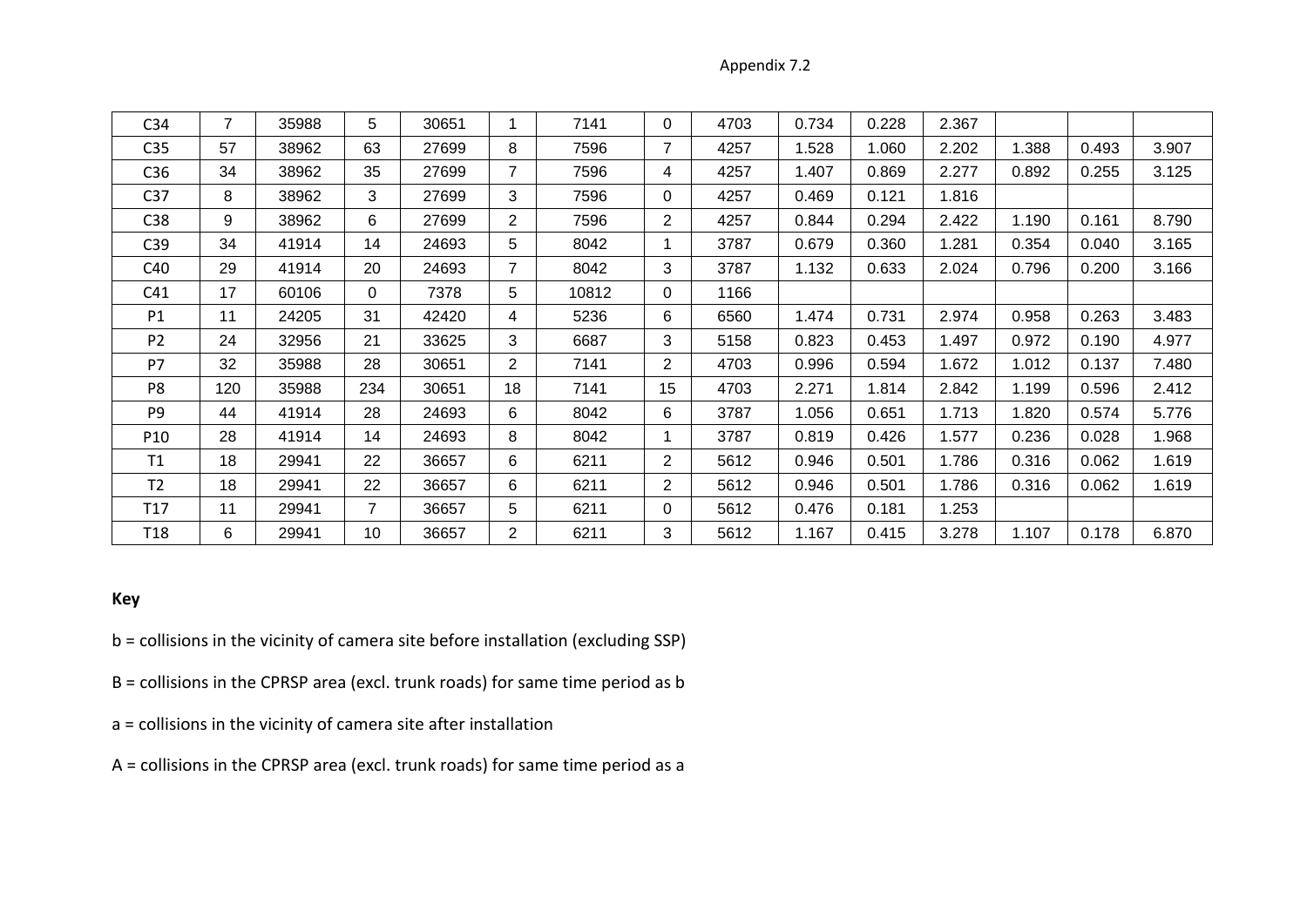# Appendix 2 – Proposals for existing fixed camera sites

| Ref    | Location                                        | Camera | <b>Column type</b> | Proposed        | <b>Comment</b>                                                                        |
|--------|-------------------------------------------------|--------|--------------------|-----------------|---------------------------------------------------------------------------------------|
|        |                                                 |        |                    | group           |                                                                                       |
| 001/2  | A1134 Elizabeth Way (B/d), Cambridge            | Gatso  | standard           | 1 - digitalise  | High non-compliance                                                                   |
| 003    | A605 Eastrea Rd, Whittlesey                     | Gatso  | standard           | 3 - investigate | Route review required                                                                 |
| 007    | A1134 Barnwell Rd, Cambridge                    | Gatso  | standard           | 1 - digitalise  | High non-compliance                                                                   |
| 010    | A1134 Perne Rd, Cambridge                       | Gatso  | standard           | 1 - digitalise  |                                                                                       |
| 012    | A141 Old Hurst                                  | Gatso  | smart              | 1 - digitalise  |                                                                                       |
| 013    | Oundle Road, Orton Longueville,<br>Peterborough | Gatso  | smart              | 2 - remove      | Currently bagged                                                                      |
| 014    | A1134 Newmarket Rd, Cambridge                   | Gatso  | standard           | 3 - investigate | GCP scheme on route - need to see if safety<br>issues can be addressed through scheme |
| 015    | B198 Cromwell Rd, Wisbech                       | Gatso  | standard           | 1 - digitalise  |                                                                                       |
| 020    | Goldhay Way, Peterborough                       | Gatso  | standard           | 2 - remove      | Currently bagged                                                                      |
| 021    | B1050 Station Rd, Willingham                    | Gatso  | smart              | 1 - digitalise  |                                                                                       |
| 022/23 | A1307 Huntingdon Rd (B/d), Cambridge            | Gatso  | standard           | 3 - investigate | New cycle scheme changes environment -                                                |
|        |                                                 |        |                    |                 | need to assess impact                                                                 |
| 026    | B1040 Woodhurst, Huntingdon                     | Gatso  | smart              | 1 - digitalise  |                                                                                       |
| 027    | C292 Victoria Avenue, Cambridge                 | Gatso  | standard           | 1 - digitalise  |                                                                                       |
| 028    | A605 Peterborough Rd, Whittlesey                | Gatso  | standard           | 3 - investigate | Route review required                                                                 |
| 029    | A1309 High St, Trumpington                      | Gatso  | standard           | 1 - digitalise  |                                                                                       |
| 030    | B1049 Histon Rd, Cambridge                      | Gatso  | standard           | 3 - investigate | New cycle scheme proposed - need to see if                                            |
|        |                                                 |        |                    |                 | safety issues can be addressed through                                                |
|        |                                                 |        |                    |                 | scheme                                                                                |
| 031    | A603 Wimpole Rd, Barton, Cambridge              | Gatso  | standard           | 1 - digitalise  | Need to address visibility issues - review                                            |
|        |                                                 |        |                    |                 | location                                                                              |
| 033    | A142 Chatteris                                  | Gatso  | smart              | 3 - investigate | Route study underway                                                                  |
| 034/35 | B198 Lynn Rd (B/d), Wisbech                     | Gatso  | standard           | 1 - digitalise  |                                                                                       |
| 039    | B1167 The Causeway, Thorney                     | Gatso  | standard           | 1 - digitalise  |                                                                                       |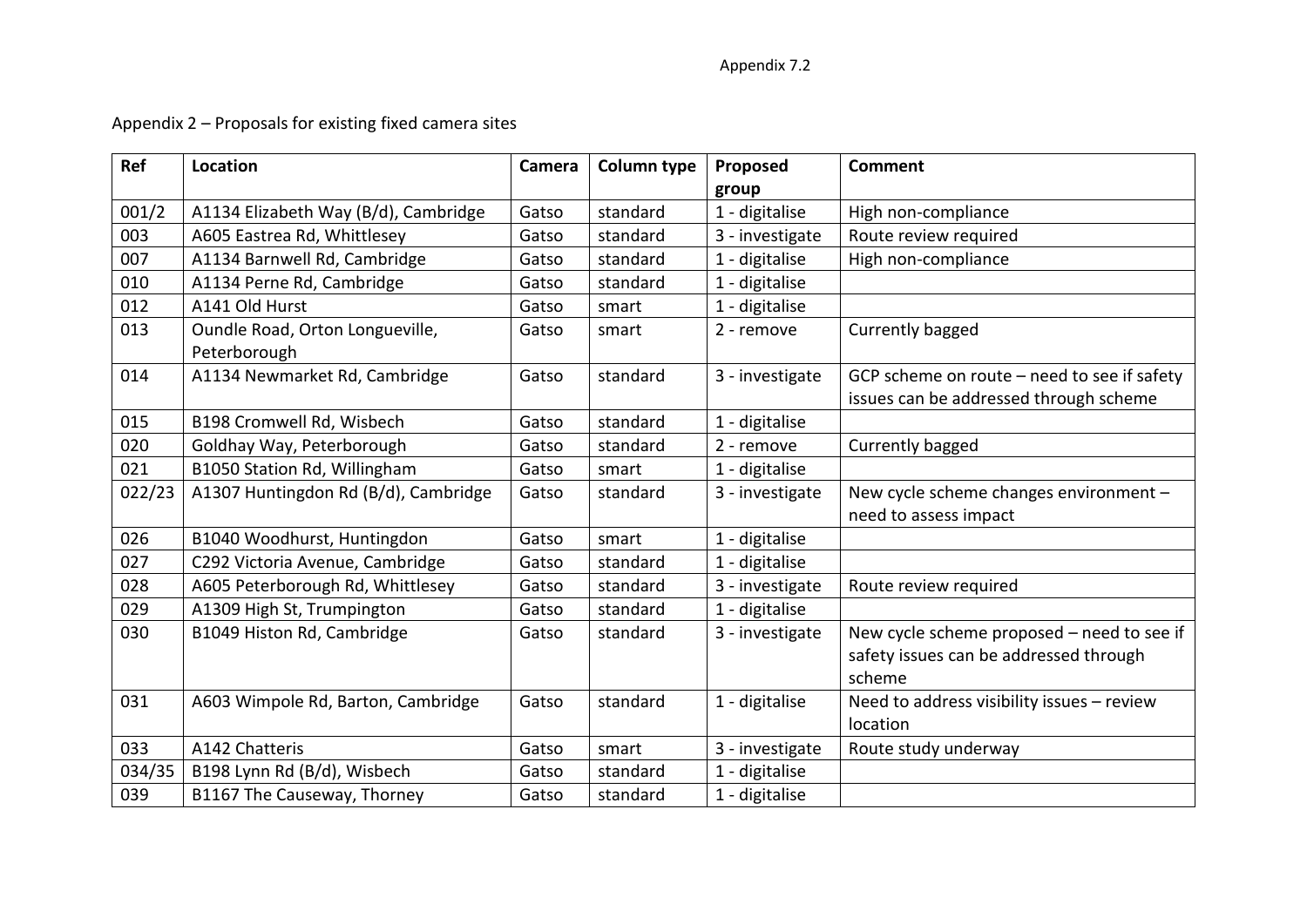| 040    | B1167 Wisbech Rd, Thorney            | Gatso   | standard | 1 - digitalise  |                                               |
|--------|--------------------------------------|---------|----------|-----------------|-----------------------------------------------|
| 041    | B1514 St John's St, Huntingdon       | Gatso   | standard | 1 - digitalise  |                                               |
| 042    | A603 Barton Rd, Cambridge            | Gatso   | standard | 1 - digitalise  |                                               |
| 043    | A1307 Park Hill, Horseheath          | Truvelo |          | 3 - investigate | GCP scheme on route $-$ need to see if safety |
|        |                                      |         |          |                 | issues can be addressed through scheme        |
| 044    | B1101 The Avenue, March              | Gatso   | smart    | 1 - digitalise  |                                               |
| 045    | A605 Elton                           | Gatso   | smart    | 3 - investigate | Route issue, so possible ASC system           |
| 046/47 | A1134 Newmarket Rd (Garlic Row),     | Gatso   | standard | 3 - investigate | GCP scheme on route - need to see if safety   |
|        | Cambridge                            |         |          |                 | issues can be addressed through scheme        |
| 048    | A1134 Mowbray Rd, Cambridge          | Gatso   | standard | 1 - digitalise  |                                               |
| 049    | C235 Cherry Hinton Rd, Cambridge     | Gatso   | standard | 2 - remove      | Now 20mph                                     |
| 050    | A1307 Hills Rd, Cambridge            | Gatso   | standard | 3 - investigate | Route issue, so possible ASC system           |
| 051    | A605 Syers Lane, Whittlesey          | Gatso   | standard | 3 - investigate | Route review required                         |
| 052    | Lincoln Rd (Millfield), Peterborough | Gatso   | standard | 3 - investigate | Public realm scheme being looked at           |
| 053    | A15 Bourges Boulevard, Peterborough  | Gatso   | standard | 1 - digitalise  | High non-compliance                           |
| 055    | A10 Brandon Creek, Littleport        | Gatso   | standard | 2 - remove      | Currently bagged                              |
| 056    | B1047 Ditton Lane, Cambridge         | Gatso   | standard | 1 - digitalise  | Would benefit from being bi-directional       |
| 057    | A1309 Milton Road, Cambridge         | Gatso   | smart    | 1 - digitalise  |                                               |
| 058    | A1123 Needingworth Rd, Bluntisham    | Gatso   | smart    | 1 - digitalise  |                                               |
| 059/60 | A605 Whittlesey Rd, Stanground (2)   | Gatso   | standard | 3 - investigate | Route review required                         |
|        | cameras)                             |         |          |                 |                                               |
| 061    | A605 King's Delph, Whittlesey        | Gatso   | standard | 3 - investigate | Route review required                         |
| 062    | Cromwell Rd, St Neots                | Gatso   | standard | 1 - digitalise  |                                               |
| 9901   | Cambridge St, St Neots (RED LIGHT)   | RLGatso | smart    | 1 - digitalise  |                                               |
| 9902   | Huntingdon St, St Neots (RED LIGHT)  | RLGatso | smart    | 1 - digitalise  |                                               |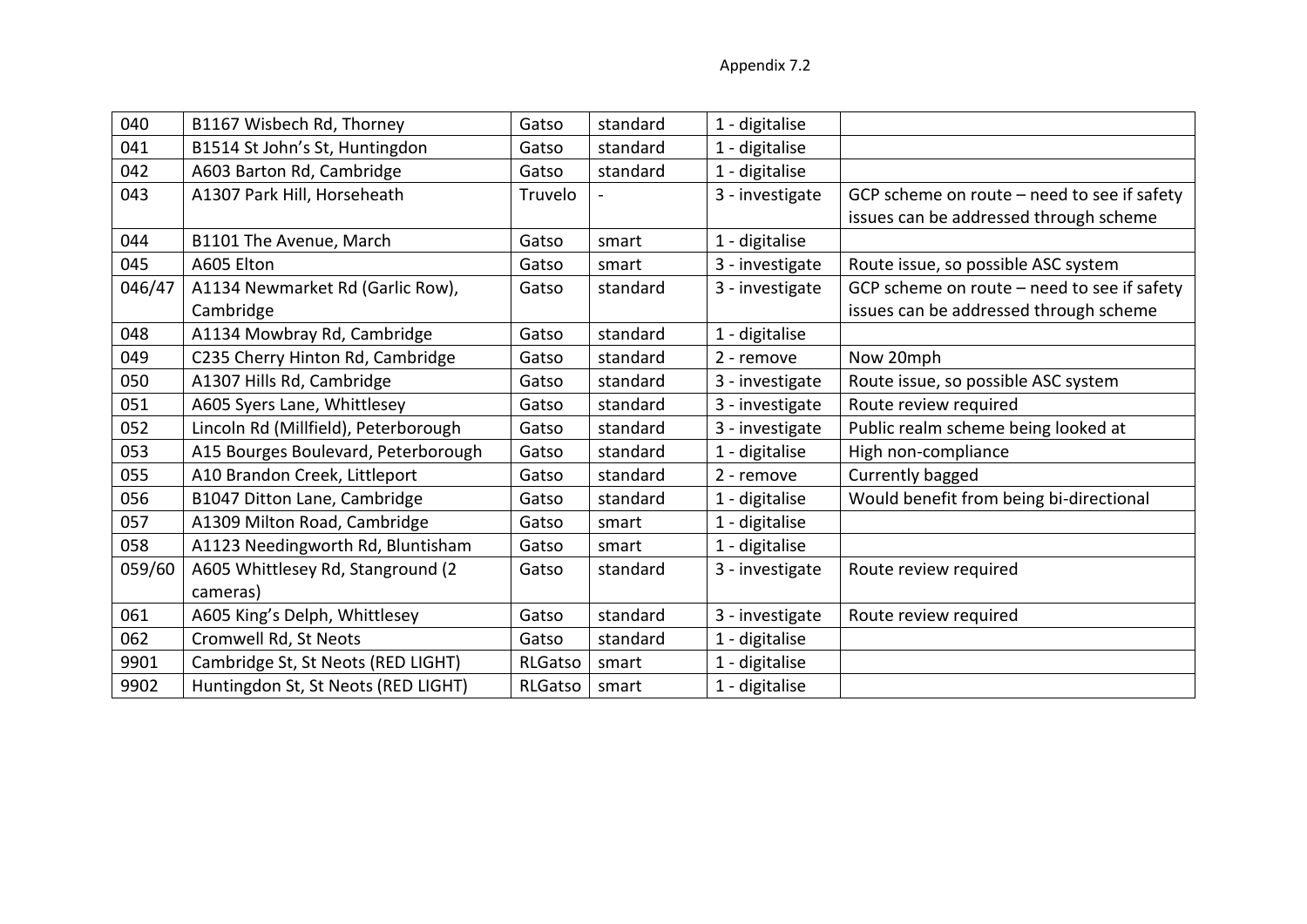|                                           | Capital | Revenue |
|-------------------------------------------|---------|---------|
|                                           | £       | £/Yr    |
| Back office equipment                     | 29000   |         |
|                                           |         |         |
| Smart pole upgrade (6)                    | 4900    |         |
|                                           |         |         |
| Renew power supply                        | 500     |         |
|                                           |         |         |
| New feeder pillar                         | 150     |         |
|                                           |         |         |
| New smart pole (6)                        | 14400   |         |
|                                           |         |         |
| Annual Digital camera cost (2)            | 8735.3  |         |
|                                           |         |         |
| Annual insurance (4)                      |         | 335     |
|                                           |         |         |
| Power supply (7)                          |         | 60      |
|                                           |         |         |
| Annual Communications cost / site(1)      |         |         |
| cambs                                     |         | 240.12  |
| Peterborough                              |         | 423.12  |
|                                           |         |         |
| Annual site maintenance contract per site |         | 400     |
|                                           |         |         |
| Annual camera calibration (5)             |         | 318     |
|                                           |         |         |
| Secondary check mark replacement (3)      |         | 250     |
|                                           |         |         |
|                                           |         |         |